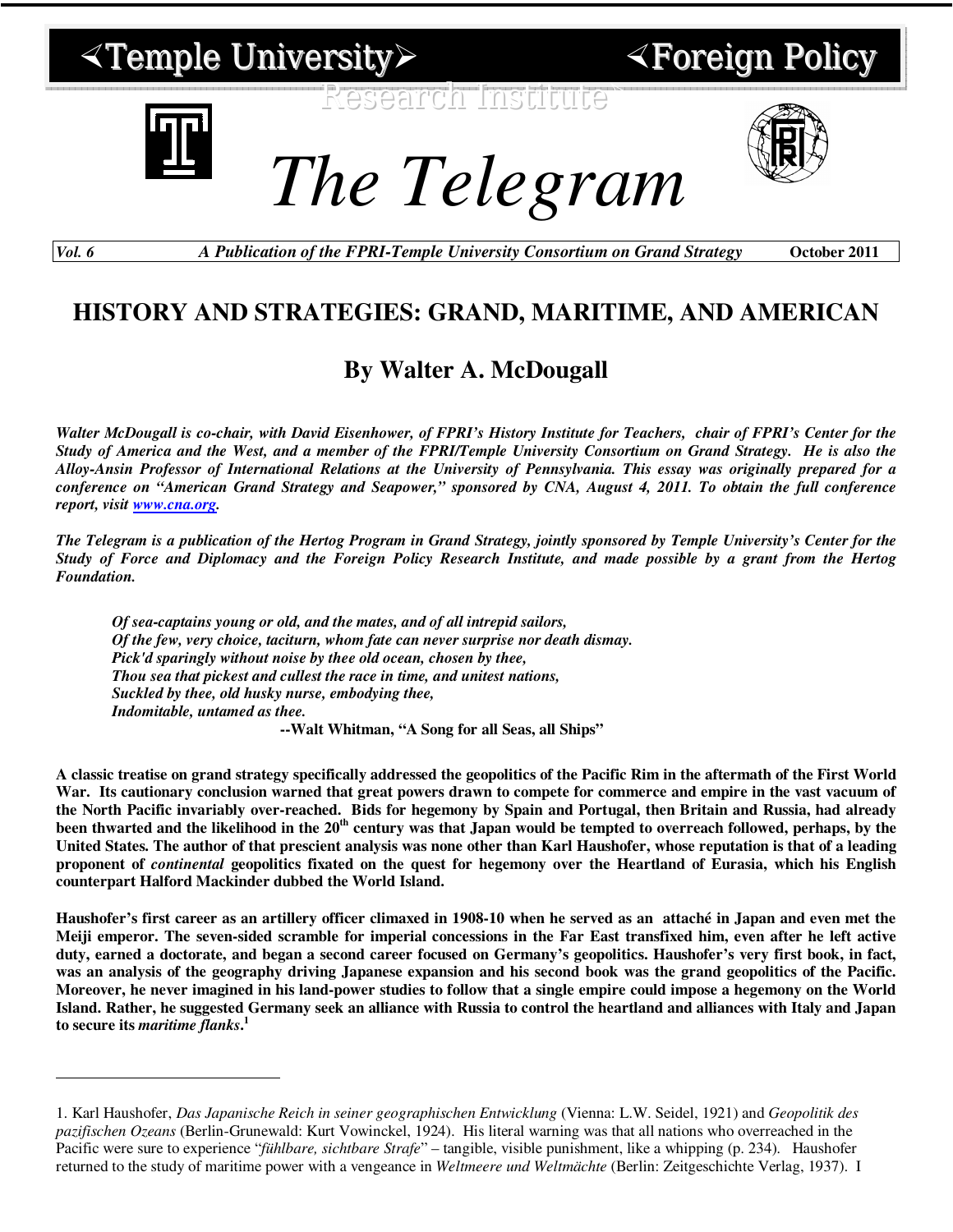**Haushofer's closet navalism proves how ubiquitous was the sway of the American Naval War College Professor A. T. Mahan. His** *The Influence of Sea Power Upon History* **"went viral" after 1890 and helped to persuade the leaders of almost all the great powers to join the global race for blue water navies, global markets, and colonies. But the very fact that the Mahanian thesis about the decisiveness of sea-power stoked a nearly universal navalism really testifies to the** *folly and pride* **of the leaders in those Great Powers that lacked the endowments Mahan identified as the bases of sea power. They included: "I. Geographical Position. II. Physical Conformation, including, as connected therewith, natural productions and climate. III. Extent of Territory. IV. Number of Population. V. Character of the People. VI. Character of the Government, including therein the national institutions."<sup>2</sup> To the extent that a nation scored high in those categories (and Mahan's America certainly did) it might confidently venture forth on the high seas. Yet a nation, no matter how large, populous, rich, or industrial, that lacked one or more of these features—for instance, access to open seas from defensible ports—must content itself with a maritime strategy limited to coastal defense. That pride-wounding caveat was lost on Russia, Italy, and Germany, among others.**

**In retrospect, it has been argued that Mahan's theories were oversimplified and accepted all too uncritically. His analysis of 18th century British economics and strategy was essentially correct, but analogizing them to late 19th century America was not. His fixation on command of the seas through decisive fleet engagements ignored many other important maritime roles. In retrospect, the best theorist of the era (and one even the Naval War College would teach in the 1920s) was Sir Julian Corbett, precisely because he stressed maritime, not just naval power, by de-emphasizing big battleship determinism and stressing the roles of blockades, amphibious operations, logistics, and army-navy combined arms.<sup>3</sup> Navies have always been about "jointness" as we call it today, which is why, as Hugh Strachan observed, an almost unconscious distinction is drawn between strategy and naval or maritime strategy. The former is usually restricted to land warfare in the manner of Clausewitz and leans down toward operations, while the latter embraces land, air, and sea and thus stretches up toward grand strategy.<sup>4</sup>**

**The era of nearly universal naval and colonial competition spelled crisis for the world's long-standing naval, colonial, financial, and commercial leader. Throughout the many decades when Britannia ruled the waves, her Admiralty boasted of a Two-Power Standard (the Royal Navy should exceed the next two largest navies combined) and her Foreign Office boasted of Splendid Isolation. But the rise of many competitors rendered those luxuries unsustainable. Especially vexing were the Franco-Russian Alliance (1894), Germany's High Sea Fleet program (1897), the appearance of America's Two-Ocean, Blue-Ocean Navy (1898) and Russian and Japanese fleets in Northeast Asia (1901). No longer able to enjoy command of the seas everywhere at once, the British hedged against potential rivals by concluding an alliance with Japan (1902) and ententes with the U.S. (1901), France (1904), and Russia (1907). In retrospect, Britain's maritime hegemony was bound to end sooner or later as other nations industrialized (just as America's post-World War II hegemony had to erode over time). When at last "normal" competitive times returned and several peer competitors arose in various global theaters, the British sought partners to help police the seas (just as the U.S. Navy seeks partners today).** 

**Yet Wilhelmine Germany stubbornly raced, even after H.M.S.** *Dreadnought* **raised the stakes after 1906. Admiral Tirpitz assured the Kaiser that the German fleet did not need to equal, much less defeat, Britain's North Sea fleet, because once it reached a critical mass the British would gladly make imperial concessions rather than risk all in a war. That "I dare you" strategy of extortion inspired a classic exchange of memoranda in the Foreign Office which diplomatic histories invariably cite (most recently Henry Kissinger's** *On China***) to illustrate the conundrums posed when a suddenly rising power challenges an established one.** 

**On New Year's Day 1907 Eyre Crowe, a brilliant newcomer to the Foreign Office, penned the following minute on a Foreign Office document reviewing European affairs.<sup>5</sup>**

**Second only to the ideal of independence, nations have always cherished the right of free intercourse and** 

 $\overline{a}$ discovered these earlier maritime works by Haushofer while researching Walter A. McDougall, *Let the Sea Make a Noise.... A History of the North Pacific From Magellan to MacArthur (New York: Basic Books, 1993).* 

2. A. T. Mahan, *The Influence of Sea Power Upon History 1660-1783* (New York: Hill & Wang, 1957 <1980>), p. 25.

3. Clark G. Reynolds, *Command of the Sea: The History and Strategy of Maritime Empires* (New York: William Morrow, 1974), pp. 402-15; Philip A. Crowl, "Alfred Thayer Mahan: The Naval Historian," in Peter Paret, ed., *Makers of Modern Strategy from Machiavelli to the Nuclear Age* (Princeton University, 1976), pp. 444-77. In addition to *Influence* see Mahan, *The Interest of America in Sea Power: Present and Future* (Boston: Little, Brown 1897) and *The Problem of Asia and its Effect on International Policies*  (Boston: Little, Brown, 1900). Julian Corbett's masterpiece was *Some Principles of Maritime Strategy* (London: Longman's, Green, 1911).

4. Hugh Strachan, "The Lost Meaning of Strategy," *Survival* (Autumn 2005), p. 37, cited by Timothy D. Hoyt, "The United States and Maritime Strategy: A Parochial View from the U.S. Naval War College," *Orbis* 51:4 (2007): 577-84. 5. From the *British Documents on the Origins of the War*. For a complete on-line text see http://en.wikisource.org/wiki/Memorandum\_on\_the\_Present\_State\_of\_British\_Relations\_with\_France\_and\_Germany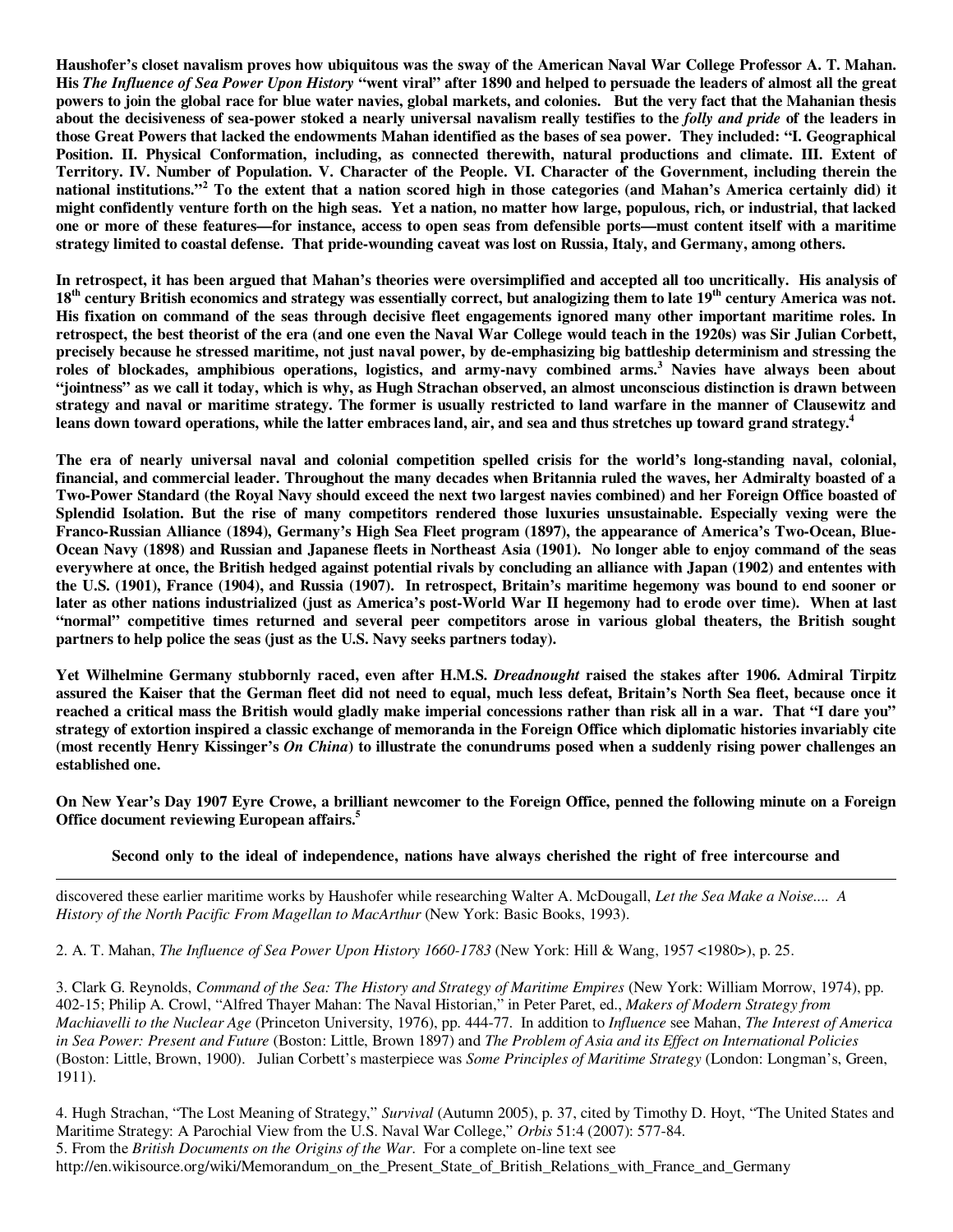**trade, in the world's markets, and in proportion as England champions the principle of the largest measure of general freedom of commerce, she undoubtedly strengthens her hold on the interested friendship of other nations, at least to the extent of making them feel less apprehensive of naval supremacy in the hands of a free trade England than they would in the face of a predominant protectionist Power. This is an aspect of the free trade question which is apt to be overlooked.** *It has been well said that every country, if it had the option, would, of course, prefer itself to hold the power of supremacy at sea, but that, this choice being excluded, it would rather see England hold that power than any other State* **(italics added).** 

**That passage is justly famous and felicitous, at least to Anglo-Americans. We believe in a liberal, open world order, hence other nations can trust us to exercise a benevolent hegemony. But to stop there and conclude that Crowe was a hawk vis-à-vis Germany ignores the dilemma posed by a rising new power's intentions. Indeed, Crowe continued with an either/or:** 

**Either Germany is definitely aiming at a general political hegemony and maritime ascendency, threatening the independence of her neighbours and ultimately the existence of England; Or Germany, free from any such clear-cut ambition, and thinking for the present merely of using her legitimate position and influence as one of the leading Powers in the council of nations, is seeking to promote her foreign commerce, spread the benefits of German culture, extend the scope of her national energies, and create fresh German interests all over the world wherever and whenever a peaceful opportunity offers, leaving it to an uncertain future to decide whether the occurrence of great changes in the world may not some day assign to Germany a larger share of direct political action over regions not now a part of her dominions, without that violation of the established rights of other countries which would be involved in any such action under existing political conditions.** *In either case Germany would clearly be wise to build as powerful a navy as she can afford* **(italics added).** 

**Thus, Germany's naval program might be a weapon designed to overthrow the world order or a tool to help her forge a larger (responsible) stake in that order. But Sir Thomas Sanderson, a brilliant veteran just retired from Whitehall, responded to Crowe with a sigh. He bade him (and by extension his chief, Foreign Secretary Sir Edward Gray) to see world politics from Germany's point of view:** 

**It has sometimes seemed to me that to a foreigner reading our press the British Empire must appear in the light of some huge giant sprawling over the globe, with gouty fingers and toes stretching in every direction, which cannot be approached without eliciting a scream.** 

**In short, Sanderson argued that Britain's empire and its maritime lifelines could be secured better through accommodation of a rising peer competitor than by arrogant outrage and dogged defense of the status quo. The parallels to the United States and China today are obvious. But in retrospect what ought to surprise historians about the Crowe-Sanderson exchange is that both took German naval ambition for granted. That is, neither one concluded that since Germany was functionally landlocked it was either foolish or malign for the Kaiser to challenge Britain's maritime supremacy. Indeed, the Kaiser's High Seas Fleet really weakened Germany by turning Britain and all her new friends into enemies and thus imperiling even Germany's supremacy on land. One can only surmise that Crowe and Sanderson, being British, took for granted the delicious appeal of sea power and were not surprised Germans wanted some, too. But you can't argue with geography. The Germans could not get away with pursuing world power in the same manner as the British, just as the Japanese could not get away with claiming a "Monroe Doctrine" in the same way as the Americans. That was because geography allowed the U.S. to arrogate to itself the Caribbean without stepping on any gouty fingers and toes, whereas geography ensured that any similar claims by Japan in the northwest Pacific were bound to elicit screams from Russia, China, Britain, or the United States.** 

**One need not be a geographical determinist to conclude from the historical narrative of the modern era, at least, that every bid for hegemony by a terrestrial empire was doomed. From the Holy Roman Empire of Ferdinand II and to the France of Louis XIV and Napoleon to the Germany of the Kaiser and Hitler to the Russia of the tsars and commissars, all such bids were defeated by rival coalitions orchestrated and supported by one or more maritime powers. Indeed, the Duke of Wellington himself confessed, "If anyone wishes to know the history of this <Napoleonic> war, I will tell them it is our maritime superiority <which> gives me the power of maintaining my army while the enemy are unable to do so."<sup>6</sup>**

**By contrast, those nations that pursued the most successful grand strategies, that garnered global power and pelf, and** *pari passu* **advanced human rights, international law, commerce, science, and culture, have been self-contained, self-governing, mostly Protestant federations including the Netherlands'** *United Provinces***, which served as a model for the British Isles'**  *United Kingdom***, whose union of England, Wales, Scotland, and Ireland for the pursuit of power abroad served as a model for the 13 American colonies'** *United States***. Indeed, the integral story of modern history is not so much the struggle between** 

 $\overline{a}$ 

<sup>6.</sup> Wellington cited by Clark G. Reynolds, *Command of the Sea: The History and Strategy of Maritime Empires* (New York: William Morrow, 1974), p. 276.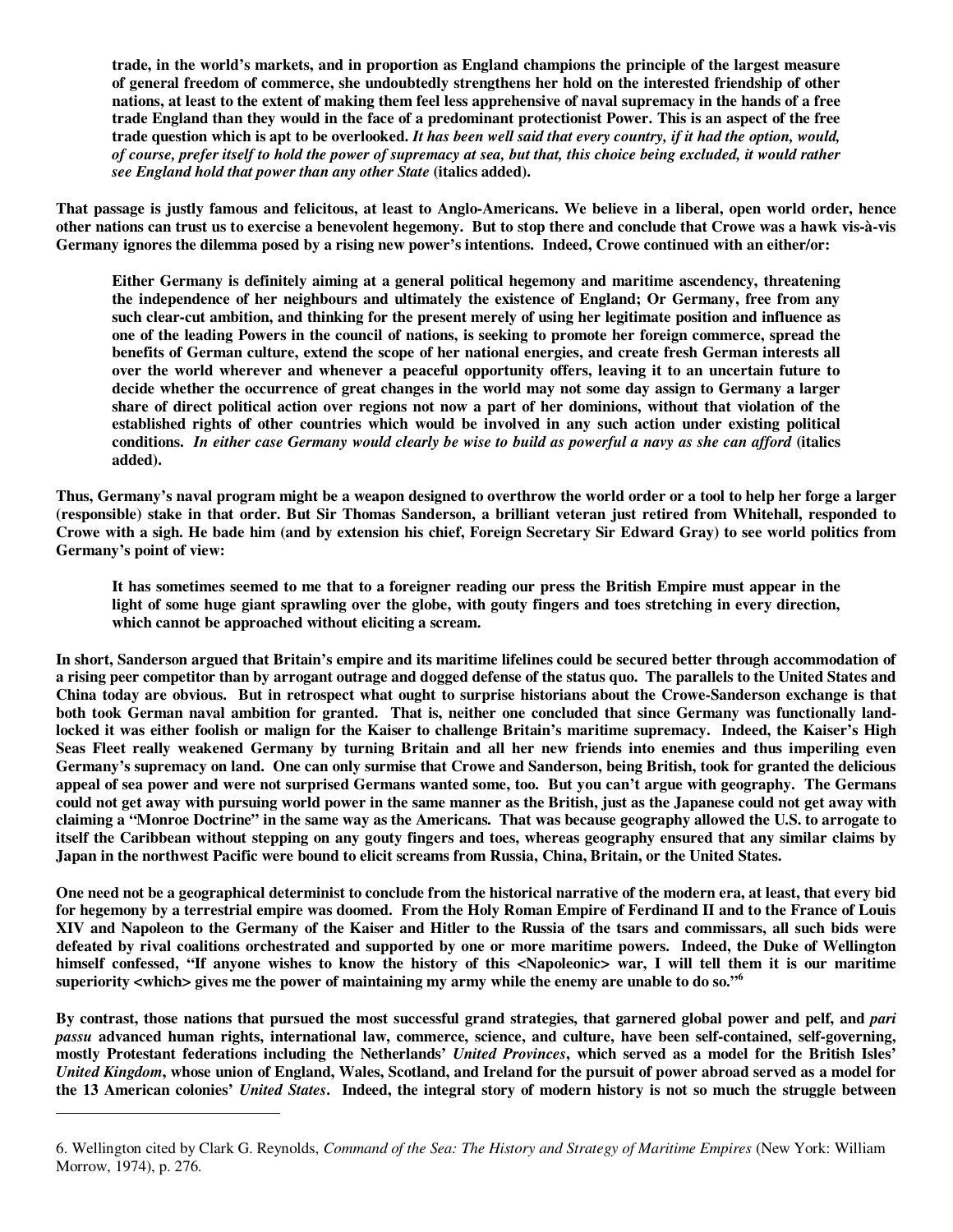**hegemony and balance of power, or between land power and sea power, but between the reigning maritime supremacy and its**  successor. Mahan's history made that explicit for the 17<sup>th</sup> century by pushing the wars of religion and Bourbon France into **the background while concentrating on the Anglo-Dutch wars for control of the seas. A similar focus on the 20th century might stress America's swift supplanting of British power for which the hot and cold wars against the dictatorships were the occasions.** 

**Equally instructive is a study of the Great Powers that tried and failed to compete on the high seas. Russia has built many fleets from Peter the Great to Admiral Gorshkov, and every one ended up rotting, rusting, or sunk in battle. A nearly landlocked or choke-point constrained empire, no matter how big and rich, just cannot aspire to a first-rank blue water navy.** **France, by contrast, was bigger and richer and almost as oceanic as Britain throughout modern history, yet the French repeatedly squandered their assets by trying to be dominant on land and on sea simultaneously. They invariably lost out in both theaters. Imperial Germany was as bottled up as Russia since the British could plug the North Sea, yet the Kaiser bought Admiral Tirpitz's theory that once a German High Seas Fleet reached a critical mass, the British would not risk a war and instead would grant Germany global concessions. That strategy of threat and extortion only ensured the encirclement of Germany by a hostile alliance. But sea powers can also make mortal blunders. Japan enjoyed regional naval supremacy, indeed a sort of Japanese Monroe Doctrine, from 1904 to 1937. But rather than seeing insular Japan as the Asian mirror of Britain and privileging naval power, the Mikado saw Japan as the Asian mirror of Germany and privileged the Army. Hence, Japan exhausted itself in a suicidal bid for a mainland empire. One might even say the British, too, lost their maritime supremacy by engaging in two exhausting world wars on land. One might even wonder whether the United States is in danger of squandering its supremacy through a series of discretionary land wars in Asia.** 

**The purpose of this long preface is to sketch in the elaborate backdrop to our contemporary tensions over the rise of Chinese offshore military ambitions and so render more plausible short assertions regarding some of the questions addressed in this CNA conference. First, all truly grand and successful strategies have been essentially (if not exclusively) maritime. Second, no nation's rise to world power has been more swift and complete than that of the United States. Third, therefore, America's rise must have reflected one or more maritime strategies, hence the United States must ipso facto be able to do grand strategy. Of course, we can introduce lots of complications regarding definitions, parameters, and operational features of grand strategy, not to mention how consistent, codified, or even how conscious a grand strategy must be. For a lengthy discussion of the question "Can America Do Grand Strategy?" see my essay published in** *Orbis* **(Spring 2010).** 

**Americans' bias toward maritime strategy is in fact over-determined. The geographical location, expanse, topography, and resources of North America make it the** *real* **World Island and thus by far the best suited to nurture a maritime supremacy. Indeed, the United States ranks first or close to it in all six of Mahan's fundamentals for sea power. But the fact that the United States is history's largest and most successful thallasocracy (Greek for "rule by the sea") is attributable to cultural traits inherited from Great Britain as well as innate material and spatial endowments. Thus did the classic naval historian Clark Reynolds define the** *purpose* **of thallasocracy as "control of the sea lanes and islands by one state to insure its economic prosperity and thus its political integrity." But the manner of control, commerce, and polity most conducive to maritime supremacy just happens to foster more independent (he calls it "national privacy"), liberal, entrepreneurial, individualistic, representative, curious, diverse, cosmopolitan, and creative people and institutions than do rigidly hierarchical extractive land empires. ("Isn't it funny," he cites John Marin, "that Dictators** *never never never* **live by the sea?") Moreover, navies cannot occupy or plunder provinces in the manner of armies and so pose little threat to civil liberties. Navies are expensive and take a long time to build, but can quickly decay or be lost, hence they tend to be conservative. Yet they venture forth on a chessboard claiming 71 percent of the earth's surface and serving as highways to all civilizations of mankind, hence navies tend to be cosmopolitan. Thus, whereas armies and their historians tend toward a narrow, national perspective, naval historians tend to be universal in their perspective, stressing and generally (if guardedly) optimistic about the progress that seafaring peoples have bestowed upon civilization.<sup>7</sup>**

**America's true policy, as George Washington and Alexander Hamilton phrased it, was to preserve the incomparable blessing of her insulation from Europe's broils through a foreign policy of neutrality and a naval strategy of coastal and commercial** 

 $\overline{a}$ 

<sup>7.</sup> Reynolds, *Command of the Sea*, esp. pp. 1-16, and *History and the Sea: Essays on Maritime Strategies* (Columbia: University of South Carolina, 1989); "thallasocracy" and "control of the sea lanes," p. 20; "national privacy," p. 6; "Isn't it funny," p. 21. Reynolds knows he is bucking the conventional wisdom about "the American way of war" and its emphasis on mass, materiel, and attrition dating back at least to U.S. Grant. But he insists the big land wars have been the exceptions, not the rule, in American history. Stressing national history and land warfare, scholars like Russell F. Weigley falsely concluded that "the history of usable combat may be at least reaching its end" in the nuclear era, whereas it only made the world safe for more limited war. He believed American strategic history also suffered from a serious and closely related shortcoming until quite recently, namely the subordination of naval doctrinal history to Army's (and Air Force's) Not until 1956 did any survey of American military doctrines offer a balanced treatment of the Army, Air Force, Navy, and Marine Corps. That was Walter Millis, *Arms and Men: A Study in American Military History* (New York: Putnam, 1956), although Harold and Margaret Sprout, *The Rise of American Naval Power, 1776-1918* (Princeton, 1939) was "something of a turning buoy to a new course."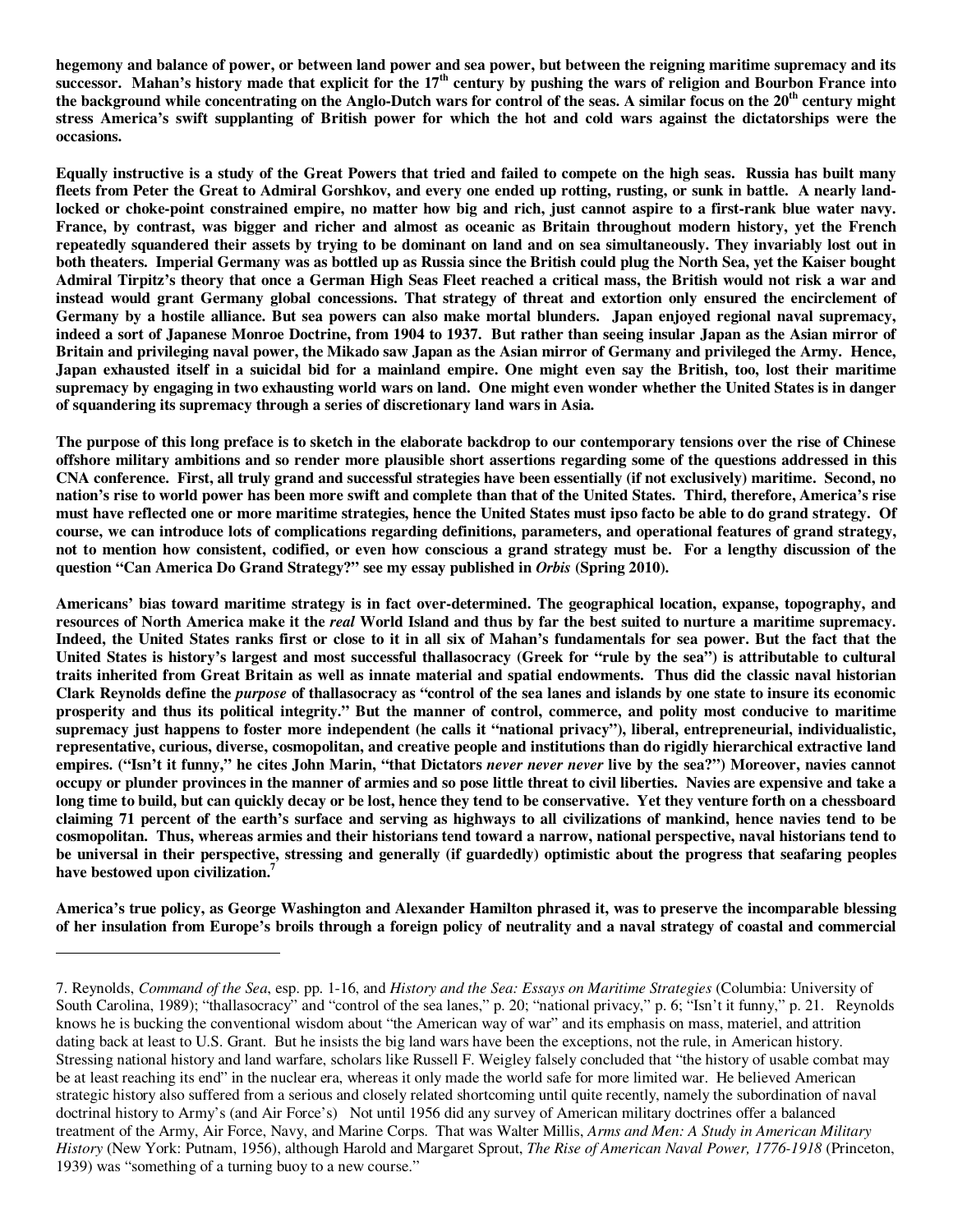**defense. So long as Americans did not throw away their geographical advantages, then their natural growth born of liberty and prosperity would surely make them in time a continental empire greater than any in history. But the original U.S. strategy was also maritime for reasons of political culture. Consider Article I, Section 8 of the U.S. Constitution. It grants to Congress the power "To raise and support Armies, but no Appropriation of Money to that Use shall be for a longer Term than two Years," and the power "To provide and maintain a Navy"—period, no restrictions. That very conscious distinction derived from the knowledge that a standing army posed a potential threat to the liberties of people at home whereas a navy was by definition offshore and a threat only to foreigners. Hence the John Adams administration and Congress created a cabinet-rank Department of the Navy (1798), whereas Washington had founded a Department of** *War* **rather than Army on the assumption that there would be no sizeable army except during war! That dispensation reflected the experience of the English Civil War during which both Crown and Parliament fielded armies to wrest political power from each other. So it was, in the wake of that conflict, that King Charles II christened Britain's** *maritime* **forces the Royal Navy with the blessing of Parliament, whereas no monarch dared speak of a Royal** *Army***, because it is understood that the British army belong to Parliament.<sup>8</sup>**

**Those distinctions are now lost on us, first because American armies never have threatened civil supremacy, and second because the Cold War arms race obliged the United States to go on a war-footing even in peacetime. But in our early national era it was understood that all the United States needed for a long term grand strategy was a respected naval force plus militias, because its strategy was maritime.<sup>9</sup>**

**The first grand strategy was the Federalist vision promoted by Hamilton through the Constitution, Federalist Paper #11, Washington's Farewell Address which he mostly drafted, and the naval construction program that produced our nation's first fleet of sturdy frigates.<sup>10</sup> President John Adams employed them to good account in the Quasi-War against the French Republic and Jefferson against the Barbary corsairs. Indeed, what made this grand strategy permanent was the fact that it outlasted the Federalist era and won over Jefferson, Madison, Monroe, and Andrew Jackson, who against all expectation proved to be a naval enthusiast. The four great traditions of 19th century U.S. diplomacy which I described in my book** *Promised Land, Crusader State***, all depended upon and in turn supported the maritime strategy of "separate spheres" between the Old World and New first expressed in Tom Paine's** *Common Sense* **and made explicit in the Monroe Doctrine drafted by John Quincy Adams. Those principles included Exceptionalism, which meant civil and religious Liberty, Independence, and Unity** *at home* **so as to unleash the creative powers of the people to grow the nation; next, Unilateralism or Neutralism which was anything but Isolationism, because Washington's maritime strategy insisted that the United States would seek friendship and commerce with all nations while shunning alliances except in emergencies; next, the American System of post-colonial republics envisioned in the Monroe Doctrine; and finally the fruit of it all: Expansionism or Manifest Destiny that no power on earth could prevent (at least after the Louisiana Purchase held up) except the American people themselves. Hence the greatest crisis of our first grand strategy was the Civil War in which the Union was saved and Europe narrowly kept from intervening, by General Scott's Anaconda Plan, a maritime strategy for victory based on coastal and riverine blockades to strangle the Confederacy.** 

**The second American maritime strategy, which was initially devised to reinforce the nation's original grand strategy under new circumstances, flourished from roughly 1880 to the aftermath of the Great War around 1920. It was anchored, literally and figuratively, on the vision of a two-ocean, blue water, steel, coal- and then oil-fired navy whose missions were to enforce the Monroe Doctrine and shelter America's growing foreign trade during the dangerous heyday of industrialism, the so-called New Imperialism, naval arms races. This grand strategy was, needless to say, explicitly and overwhelmingly maritime as it was conceived and promoted by Secretary of Navy Benjamin Tracy, Naval War College founder Stephen B. Luce, Navy Captain and author A. T. Mahan, and Assistant Secretary of the Navy Theodore Roosevelt. The Republican Party midwived the new strategy, but Progressives in both parties nurtured it, not least Woodrow Wilson, who pledged to build a United States Navy "second to none." The Great White Fleet, Panama Canal, overseas naval bases and colonies, and first big militaryindustrial complex were themselves only the naval expression of a self-conscious grand strategy for the United States that included promotion of exports, assimilation of immigrants, regulation of interstate and overseas commerce, national** 

-

<sup>8.</sup> England's sea power dates from Henry VIII who informally referred to his personally financed warships as the Navy Royal. Charles II flipped the words, made them official, and applied them to all government-owned and -conscripted ships. For a survey of war powers in American history see Walter A. McDougall, "The Constitutional History of U.S. Foreign Policy: 222 Years in the Twilight Zone" at: http://www.fpri.org/pubs/2010/McDougall.ConstitutionalHistoryUSForeignPolicy.pdf

<sup>9.</sup> The following descriptions of U.S. grand/maritime strategies owes much to the lectures of Karl F. Walling. See his article, "A Backward Look at Some Forward-Thinking Maritime Strategists," *Joint Force Quarterly* 50: 3 (2008): 130-39.

<sup>10.</sup> Although I don't believe I used the term grand strategy, the fact that the mutually supportive, internally consistent American foreign policy traditions bequeathed by the great statesmen of the early republic amounted to a grand strategy is self-evident in Walter A. McDougall, *Promised Land, Crusader State: The American Encounter With the World Since 1776* (Boston: Houghton Mifflin, 1997). I certainly describe them as such in a lecture and essay produced last year for the Temple University/Foreign Policy Research Institute Consortium on Grand Strategy. See Walter A. McDougall, "Can America Do Grand Strategy" *Orbis* 54: 2 (2010): 165-84.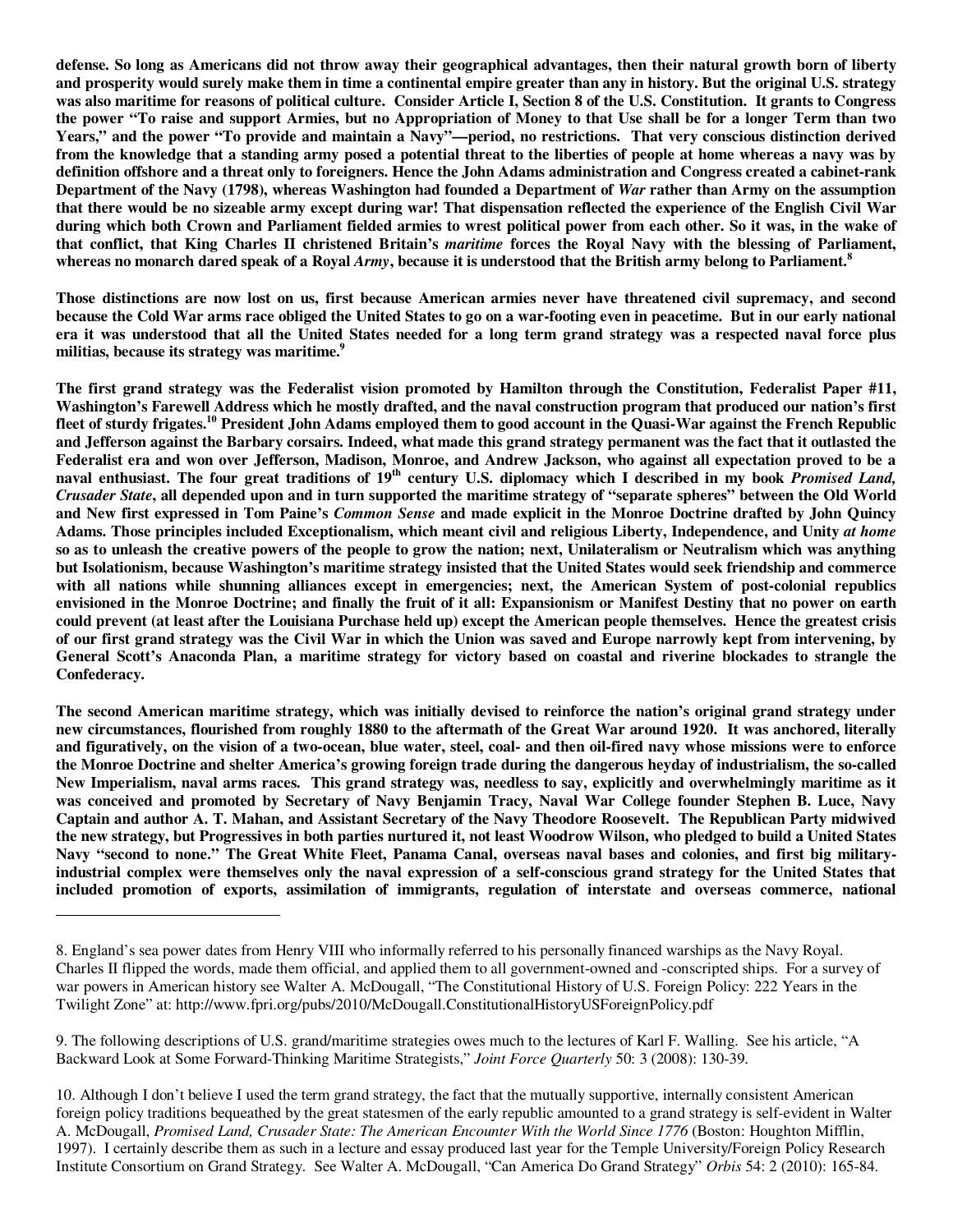**standards, public education, and big government mediation between big business and labor. These were the Progressive Era's responses to the novel challenges of globalization, industrialization, urbanization, imperialism, and navalism.<sup>11</sup>**

**The third American grand strategy emerged during World War II and mutated into its final form during the early Cold War. It was a strategy aimed at global—truly global—power projection but not, repeat not, territorial occupations in Europe or Asia. It was conceived by that "former naval person" Franklin Roosevelt and his Congressional paladin Carl Vinson. FDR imagined a postwar United Nations keeping the peace, but really run by his Four Policemen each with its own "beat" or implicit sphere of influence. He also imagined a truly global and open economic system bankrolled and managed by the United States. America's modes of enforcement in this New World Order were to be sea, air, and financial power, which is why Roosevelt spoke at Yalta of pulling American troops home from Europe within eighteen months of a German surrender. Instead, the Truman administration sharply reinforced U.S. ground forces in Europe and Asia in response to the Berlin Blockade and Korean War. But President Eisenhower devised a Cold War Containment strategy "for the long haul" by stressing nuclear deterrence plus air and naval supremacy. And, just as FDR had envisioned, that maritime supremacy based on sea and air power also patrolled the global commons in the interest of an open and prosperous economy.** 

**The fourth American maritime strategy (but still within the grand strategy of Containment) was the 1980s response to the rapid Soviet naval buildup dramatized in the early Tom Clancy novels. But it really ought to be dated to 1969 when the Nixon Administration began the long withdrawal of American ground forces from South Vietnam. In a speech at the very apt location of the island of Guam (following the splashdown of the Apollo 11 astronauts), the president proclaimed the Nixon Doctrine to the effect that henceforth the United States would assist peoples threatened by aggression with all manner of military and economic support except ground combat units. "Asian boys must fight Asian wars," he said. The doctrine was made explicit and operational in the post-Vietnam era by the ancillary doctrine promulgated by Secretary of Defense Caspar Weinberger and elaborated by Chairman of the Joint Chiefs of Staff General Colin Powell, which specified stringent conditions under which U.S. ground forces should or should not be deployed in combat. Taken together these doctrines signaled a very strong bias toward an offshore balancing strategy that came to define America's posture during the third and last stage of the Cold War. Its most perfect expression was the New Maritime Strategy launched in 1981 by Ronald Reagan's Navy Secretary John Lehman. In it, America found her way partially back to Washington's "true policy" or at least what Washington's rule implied in an era of global Cold War and nuclear deterrence. The U.S. Navy was tasked with defending the whole world's sea lanes and choke points against any Red Navy breakout, securing the U.S. Navy's submarine-based portion of the nuclear triad, and guaranteeing logistical and fire support for the Air/Land Battle operations plan in case of a NATO/Warsaw Pact war in Europe. All that added up to the ambitious goal of a 600 ship Navy. It was never achieved due to the collapse of the Soviet Union, but the New Maritime Strategy survived as a template for post-Cold War planning.<sup>12</sup>**

**The first efforts at such, including the 1992 plan "From the Sea....." and 1994 plan "Forward... From the Sea" were tentative and sterile due to the defense budget cuts and general complacency following the 1991Gulf War. Thus, American strategy was most adrift during the very years when the United States enjoyed maximal freedom of action.<sup>13</sup> The Global War on Terror after 2001 brought a host of new distractions born of protracted counter-insurgency warfare that violated American grand strategic doctrine and conjured more budgetary woes born, this time, of profligacy rather than penury. By mid-decade visionary officers, most prominently Admiral Mike Mullen, seized the initiative to educate the Pentagon, politicians, pundits,**  and public about the new or magnified maritime challenges in the 21<sup>st</sup> century and measures to meet them. At the **International Sea Forum in December 2006 Admiral Mullen floated the bold idea of a Thousand Ship Navy to be deployed by an alliance of nations devoted to securing the global commons, not only from state aggression, but piracy, smuggling, human** 

12. Norman Friedman, *The New Maritime Strategy* (London: Jane's, 1988).

-

<sup>11.</sup> On Progressive Imperialism see McDougall, *Promised Land, Crusader State*, chapter 5. On the rise of the new steel blue-water navy see inter alia the recent works by Henry J. Hendrix, *Theodore Roosevelt's Naval Diplomacy: The U.S. Navy and the Birth of the American Century* (Annapolis: Naval Institute, 2009); Kurt Hackemer, The U.S. Navy and the Origins of the Military-Industrial Complex, 1847-1883 (Annapolis: Naval Institute, 2001); and Mark R. Shulman, *Navalism and the Emergence of American Sea Power, 1882-1893* (Annapolis: Naval Institute, 1995; as well as the classics Richard D. Challener, *Admirals, Generals, and American Foreign Policy 1898-1914* (Princeton University, 1973), and Robert Greenhalgh Albion, *Makers of Naval Policy, 1798-1947*  (Annapolis: Naval Institute, 1980).

<sup>13.</sup> I remember well the fruitless debates of those years because I was editing Orbis at the time and wondering, with Harvey Sicherman, how long the United States could get away with such drift. A good snapshot of the mood of those years is Norman Friedman, *Seapower as Strategy: Navies and National Interests* (Annapolis: Naval Institute, 2001), because it was published just prior to the September 11 attacks. He introduced his subject with three postulate (pp. 1-4). "At the dawn of the twenty-first century the U.S. Navy is the foremost instrument of U.S. military diplomacy." Next, "Since basing and aerial rights cannot be taken for granted <lessons of the 1990s>, Navies are the only truly sovereign military instruments." Finally and for the ages, "About four centuries ago, Francis Bacon wrote that 'he that commandeth the sea is at great liberty and may take as much or as little of the war as he will.'" Friedman concluded that maintaining its superior seapower was the top priority of post-Cold War America and its first line of defense because "A deployed fleet tends to keep problems at arm's length."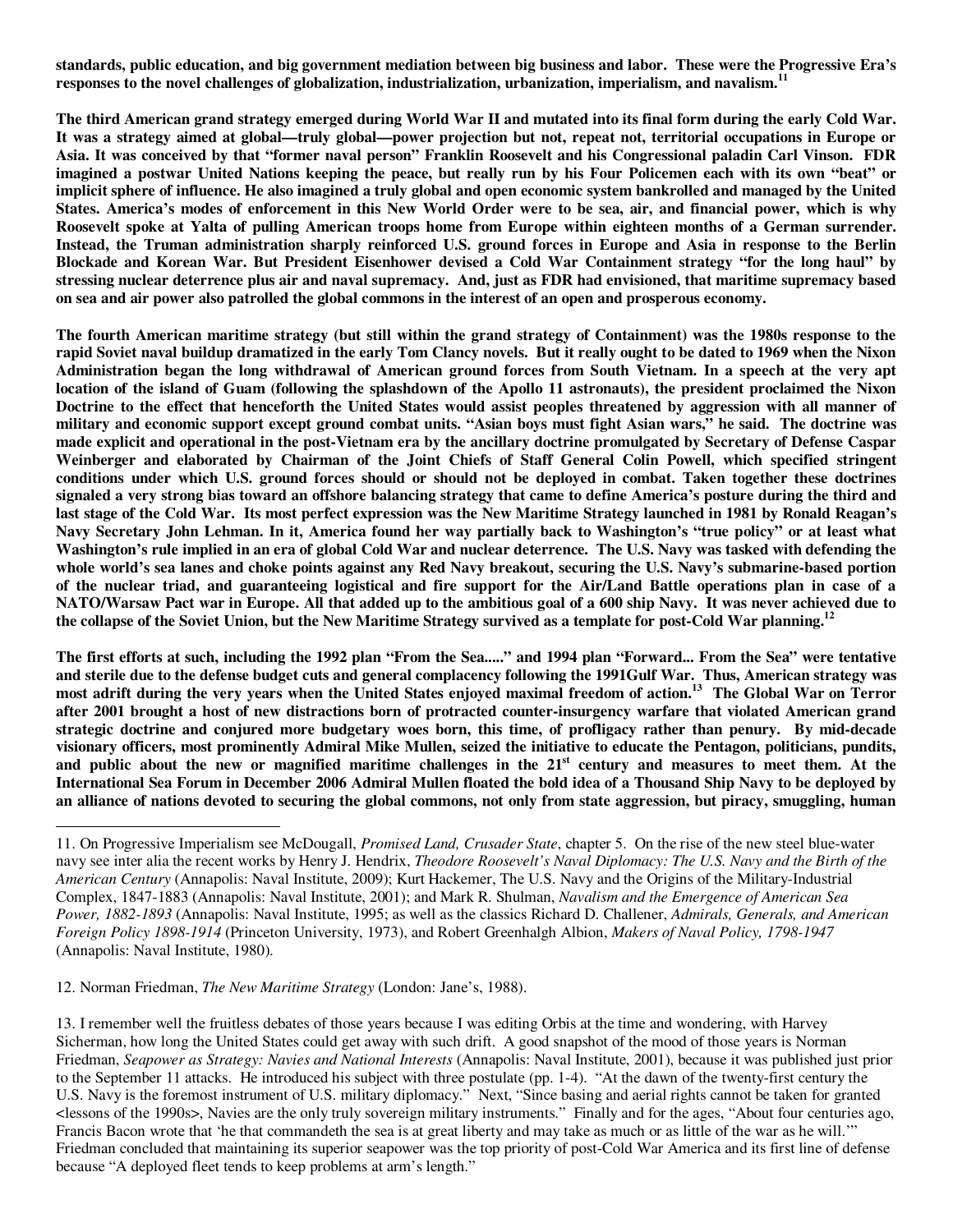**trafficking, illegal immigration, terrorism, and transport of WMD.<sup>14</sup> Then, in October 2007 the Marine Corps and Coast Guard joined the Navy in sponsoring A Cooperative Strategy for 21st Century Seapower ("CS 21") similar in some respects to 1980s plan, but focused on today's geography, enemies, and weaponry.<sup>15</sup> Like the Lehman conception the Cooperative Strategy must be "forward, global, allied, and joint ... must also fit the nation's grand strategy, must be multilateral, must be effective in peacetime and limited wars, must be affordable, and must be** *public***." The latter is a subtle point. If the purpose of a strategy is to deter and keep the peace, then not surprise but publicity is mandatory.<sup>16</sup>**

 **Finally, the rise of China, a potential peer competitor in the western Pacific, has inspired an elaborate and sophisticated operational concept called "Air-Sea Battle: A Point of Departure," itself echoing NATO's "Air-Land Battle" plan of the 1980s. Drafted by the Center for Strategic and Budgetary Assessment, the document's scenarios assume that China seeks the capability and may someday reveal the intention to deny the U.S. Navy access to air and sea out to the first island chain off the Chinese coast and perhaps even the second chain. The document urges the Navy and Air Force to collaborate on the planning and execution needed to ensure that U.S. and allied forces can deny China the ability to deny access to its seas (what James**  Kurth coded as D and D<sup>2</sup> and the document codes as A2/AD). But the authors insist repeatedly that the *purpose* of the "Air-**Sea Battle Point of Departure" is not to coerce or provoke or win a war against China, but simply to deter aggressive behavior and "sustain a stable, favorable, conventional military balance throughout the Western Pacific region."<sup>17</sup>**

**Can the United States devise and execute wise grand strategy in the present era of geopolitical flux and financial constraint? The answer is a highly conditional Yes ...** *if* **the factions within each armed service can make common cause;** *if* **the services as a whole can rally behind a grand strategy,** *if* **the Joint Chiefs can market the strategy to the Administration and Congress that will take office in 2013, and** *if* **the economy and public opinion can support any new strategic initiatives during an era of penury.<sup>18</sup>**

**From my perspective on world history and American political culture, the New Maritime Cooperative Strategy and the Air-Sea Battle operational concept meet the nation's needs perfectly and should be especially appealing in the wake of the Iraqi and Afghan ordeals. But even a vigorous and intelligent maritime strategy cannot be assured of success. In past conflicts the United States prevailed thanks to its strategic depth, productive power, and capacity to adapt in the fog of war, not because its prewar strategy proved right. War Plan Orange never was executed. World War I at sea had no use for the Great White Fleet. Likewise, World War II turned on carriers, submarines, and strategic bombing rather than fleet actions, while the enemy targeted by the 1980s maritime strategy just imploded. All one can do today is make educated guesses about the threat matrix of the next twenty years, the future intentions of the Chinese regime or for that matter its very survival, while the complex alliance diplomacy on which the Cooperative Strategy would depend, injects an additional range of (if you'll pardon the expression) Unknown Unknowns into the equation.<sup>19</sup>**

17. The Center for Strategic and Budgetary Analysis, "Air-Sea Battle: A Point of Departure" (May 2010):

http://www.csbaonline.org/publications/2010/05/airsea-battle-concept/

 $\overline{a}$ 

On the People's Liberation Army Navy (PLAN) see Bernard D. Cole, *The Great Wall at Sea: China's Navy in the Twenty-first Century* and Toski Yoshihara, *Red Star over the Pacific: China's Rise and the Challenge to U.S. Maritime Strategy* (Annapolis: Naval Institute, 2010).

18. Kurth, "The New Maritime Strategy," op.cit., is especially shrewd in its analysis of inter- and intra-service rivalries and preferences with regard to enemies, roles, and missions.

19. Donald Rumsfeld re-popularized the phrase in *Known and Unknown: A Memoir* (New York: Sentinel, 2011), but I became familiar with the concept way back in the 1980s while researching the space program. Variables and problems that will have to be overcome in a project but as yet have not even been identified are simply a vexing fact of life for scientists, engineers, and systems analysts engaged in research and development, not least the topic of my book back then: aerospace engineers. See Walter A.

<sup>14.</sup> The concepts of global commons, strategic restraint, and offshore balancing have been popularized and eloquently defended by Barry R. Posen. See the brief summary of them in Posen, "Stability and Change in U.S. Grand Strategy," *Orbis* 51:4 (Fall 2007): 561- 67. His cutting conclusion rightly insists that the worst way to "spread democracy" is to attempt to do by force and label it "Made in U.S.A." In the same issue, pp. 569-75, Geoffrey Till, "Maritime Strategy in a Globalizing World," describes the tension in recent maritime strategy between the ongoing requirements of international competition born of the modern "Westphalian state system" (in which the oceans are *res nullius* belonging to no one), and the requirements of international consensus born of postmodern Globalization (in which the oceans are a global commons belonging to all).

<sup>15.</sup> A particularly pithy yet thorough comparison of the maritime strategies of the 1980s and 2000s is James Kurth, "The New Maritime Strategy: Confronting Peer Competitors, Rogue States, and Transnational Insurgents," *Orbis* 51: 4 (2007): 585-600.

<sup>16.</sup> Norman Friedman, *The US Maritime Strategy* (London: Jane's Publishing, 1988), pp. 3-4.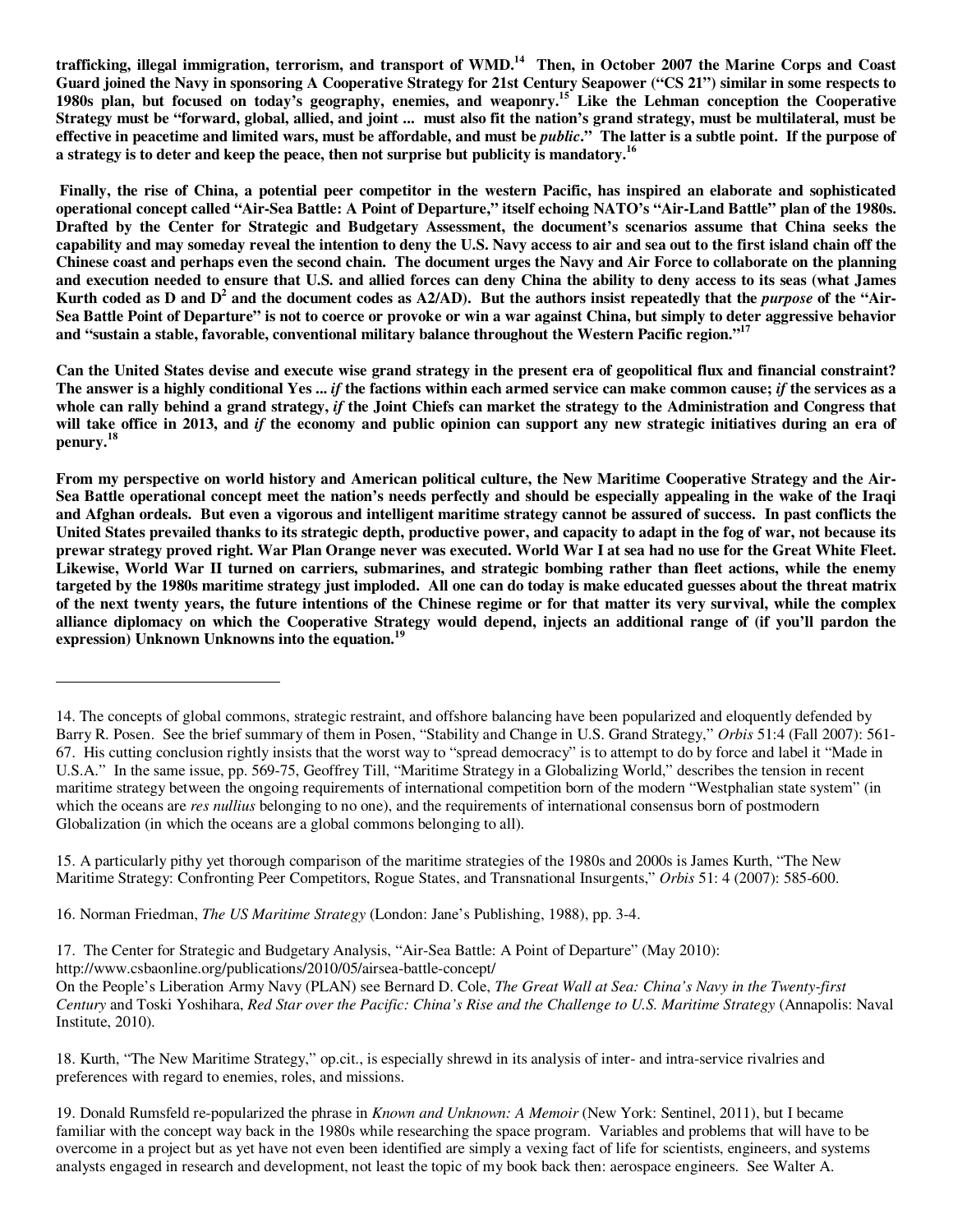**Still, it is far better to think about future strategic contingencies than not to think about them. As Ike famously said, "In preparing for battle I have always found that plans are useless, but planning is indispensable"; and "failing to plan is planning to fail."** 

**In conclusion I would just add that knowledge of—and respect for—the history of maritime rivalries and geopolitical realities should put us on guard against the natural impulse to over-promise or obfuscate in our efforts to "sell" strategies and weapons systems. A seemingly innocent case in point is the stated purpose of Air-Sea Battle Point of Departure, which is not roll-back or containment or a war-winning strategy or even the defense of Taiwan or other specific asset, but simply to minimize Beijing's incentives to achieve its goals through aggression and thus "to sustain a favorable, conventional military balance throughout the Western Pacific." As a sales pitch I like it. As a diplomatic demarche I like it. But as a grand strategic plan it begs every important question. To spend the next twenty years racing to devise countermeasures sufficient to deny the Chinese ambition to deny us access to seas out to some unspecified limit (first island chain, second island chain?) is not a formula of stability, but for the sort of perpetual competition for technical and diplomatic advantage that increases the chance of miscalculations and the incentive for preventive strikes. We must not forget the wisdom of Basil Liddell-Hart that the object of military strategy "is a better state of peace, even if only from your own point of view."<sup>20</sup>**

**Thus, while the Cooperative Maritime Strategy and its Air-Sea Battle corollary may prove to be of critical value in some future operational contingency, its** *grand* **strategic value must not be to punish or even deter bad Chinese behavior, but to encourage good Chinese behavior within** *some* **portion of its coastal seas which they are or soon will be certain to deny others access. What is more, to tell the Chinese in words or deeds that external powers either will not or cannot permit them to have** *any* **power projection beyond their coast is to reprise Opium War-style imperialism of the sort they have been patiently frantic to end! In sum, the ultimate goal of the Cooperative Strategy and Air-Sea Battle should be stand-off enforcement of a diplomatic accord under which China agrees to police the seas and protect legitimate shipping within some designated "zone of control" in return for which the Cooperative Strategy partners agree to police the seas and protect Chinese shipping beyond the zone.** 

**I risk being keelhauled for this, I know, but my rationale in supporting the proposed maritime strategy and naval build-up is to push the status-quo powers and rising power, not toward confrontation, but toward accommodation of the sort pursued by the 1921-22 Washington Naval Conference. Of course, the three great multilateral treaties produced by that conference failed in the end to stabilize East Asia, cap naval armaments, or tame a rising Japanese Empire. But that failure was not the result of flawed ends or means. Rather, the arms control, non-aggression, and Open Door pacts were killed by China's anarchy and xenophobia, America's insouciance toward Japan's needs, Japan's vulnerability to military rule, and everyone's collapse during the Great Depression into autarky and either militarism or isolationism. None of that history, sobering as it is, precludes the design today of a multilateral Asian/Pacific treaty regime rendered durable through realistic sanctions for violation and mutual interest in compliance.** 

**On the contrary, a new "Washington Conference system" would be much stronger in our era precisely because no single power enjoys the regional naval hegemony that Japan did in the interwar years, and no power has an interest in sacrificing globalization for conquest. Finally, what's the alternative to seeking a modus vivendi with China: straining to prolong in perpetuity the artificial post-1945 status of the Pacific Ocean as an American lake? To do that would only invite, sooner or later, the "***fühlbare, sichtbare Strafe***" (tangible, visible punishment) that Haushofer warned awaits all nations that overreach in the Pacific.** 

**Accommodate China's blue water aspirations? Accept a Chinese "zone of control" that U.S. and allied forces dare not contest except** *in extremis***? Abandon long-standing friends in Northeast Asia to some sort of tributary status vis-a-vis Beijing? Hints that a positive answer to those questions may even be up for discussion elicit accusations of "appeasement" and invocations of Munich.<sup>21</sup> The implication is that to imagine a Chinese sphere of influence out to the first island chain (and therefore inevitably half way to the second island chain) is to consign South Korea, Taiwan, the Philippines (with the Spratly Islands), perhaps even Okinawa to some kind of Finlandization. But the question of just how much** *American* **maritime dominance is** 

McDougall, ...*the Heavens and the Earth: A Political History of the Space Age* (New York; Basic Books, 1985), p. 439.

20. Sir Basil Liddell-Hart, *Strategy*, 2 rev. ed. (London: Faber & Faber, 1967), p. 338.

-

21. For instance, June Teufel Dreyer, "Why Taiwan Matters," Foreign Policy Research Institute E-Note (July 2011) at http://www.fpri.org/enotes/2011/201107.dreyer.taiwan.html summarized her testimony before the House Committee on Foreign Affairs that critiqued such articles as Bruce Gilley, 'Not so Dire Straits. How the Finlandization of Taiwan Benefits US Security'. *Foreign Affairs* 89:1 (2010): 44-60, and Charles Glaser, "Will China's Rise Lead to War? Why Realism Does Not Mean Pessimism," *Foreign Affairs* 90:2 (2011): 80-91. But see also James R. Holmes, "America's 'Munich Moment'?" (http://thediplomat.com/2011/07/17/america's-'munich-moment'/) rebutted the claim by Senator James Webb (R., Va.) that the U.S. is "approaching a Munich moment with China."